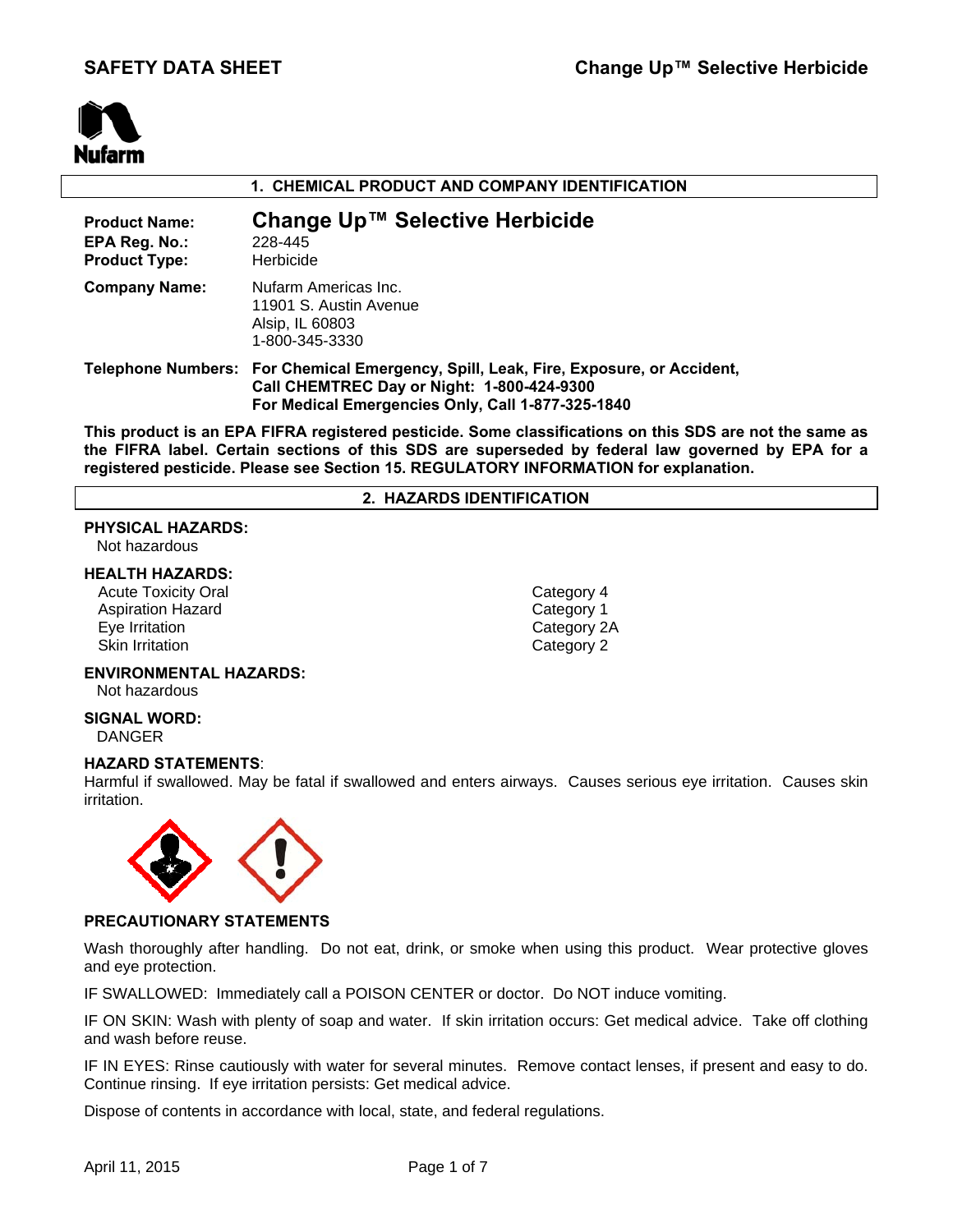# **3. COMPOSITION / INFORMATION ON INGREDIENTS**

**COMPONENT CAS NO. % BY WEIGHT**  Dimethylamine Salt of 2-Methyl-4-Chlorophenoxyacetic Acid (MCPA DMA Salt) 2039-46-5 49.5 – 52.6 1-Methylheptyl Ester of Fluroxypyr 81406-37-3 5.7 – 6.3 Dicamba Acid (3,6-Dichloro-o-Anisic Acid) 1918-00-9 4.0 – 4.5 Heavy Aromatic Solvent Naphtha 6.6 and 5.6 and 64742-94-5 6.0 - 6.6 Other Ingredients **Trade Secret Trade Secret** Trade Secret Trade Secret Trade Secret in the United Secret Secret Integrated Secret in the United Secret in the United Secret in the United Secret in the United Secret in the

# **Synonyms:** Mixture of MCPA, Fluroxypyr and Dicamba

Ingredients not precisely identified are proprietary or non-hazardous. Values are not product specifications.

#### **4. FIRST AID MEASURES**

**If in Eyes:** Hold eye open and rinse slowly and gently with water. Remove contact lenses, if present, then continue rinsing eye. Get immediate medical attention.

**If Swallowed:** DO NOT induce vomiting. Get immediate medical attention.

**If Inhaled:** Move person to fresh air. If breathing is difficult, administer oxygen. If symptoms develop, get medical advice.

**If on Skin or Clothing:** Take off contaminated clothing. Rinse skin immediately with plenty of water. If irritation or rash occurs, get medical advice.

**Most important symptoms/effects, acute and delayed:** Causes serious eye irritation. Causes skin irritation. Harmful if swallowed. Aspiration hazard – may be fatal if swallowed and enter airways.

**Indication of immediate medical attention and special treatment needed, if necessary:** Get immediate medical attention for ingestion.

### **5. FIRE FIGHTING MEASURES**

**Extinguishing Media:** Recommended for large fires: foam or water spray. Recommended for small fires: dry chemical or carbon dioxide.

**Special Fire Fighting Procedures:** Firefighters should wear NIOSH approved self-contained breathing apparatus and full fire-fighting turn out gear. Dike area to prevent runoff and contamination of water sources. Dispose of fire control water later.

**Unusual Fire and Explosion Hazards:** If water is used to fight fire, contain runoff, using dikes to prevent contamination of water supplies. Dispose of fire control water later.

**Hazardous Decomposition Materials (Under Fire Conditions):** May produce gases such as hydrogen chloride and oxides of carbon and nitrogen.

#### **6. ACCIDENTAL RELEASE MEASURES**

**Personal Precautions:** Wear appropriate protective gear for the situation. See Personal Protection information in Section 8.

**Environmental Precautions:** Prevent material from entering public sewer systems or any waterways. Do not flush to drain. Large spills to soil or similar surfaces may necessitate removal of topsoil. The affected area should be removed and placed in an appropriate container for disposal.

**Methods for Containment:** Dike spill using absorbent or impervious materials such as earth, sand or clay. Collect and contain contaminated absorbent and dike material for disposal.

**Methods for Clean-Up and Disposal:** Pump any free liquid into an appropriate closed container. Collect washings for disposal. Decontaminate tools and equipment following cleanup. See Section 13: DISPOSAL CONSIDERATIONS for more information.

**Other Information:** Large spills may be reportable to the National Response Center (800-424-8802) and to state and/or local agencies.

### **7. HANDLING AND STORAGE**

# **HANDLING**:

Do not get in eyes, on skin or on clothing. Users should wash hands, face, and arms with soap and water before eating, smoking, chewing gum, using tobacco or using the toilet. Remove clothing immediately if pesticide gets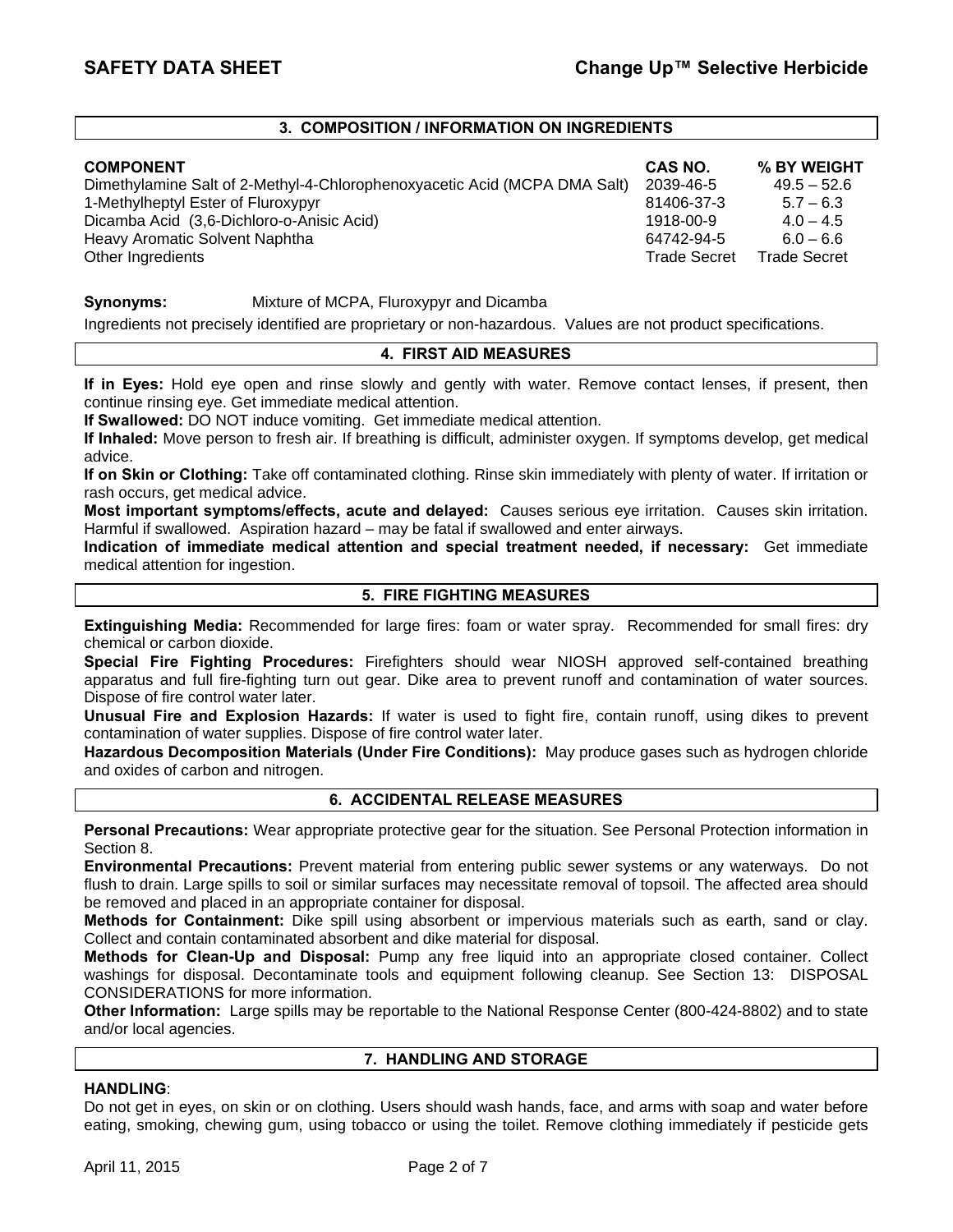inside. Then wash thoroughly and put on clean clothing. Remove Personal Protective Equipment (PPE) immediately after handling this product. Wash the outside of gloves before removing. As soon as possible, wash thoroughly and change into clean clothing.

# **STORAGE:**

Always use original container to store pesticides in a secured warehouse or storage building. Protect from freezing. Store at temperatures above 25° F. Protect product from freezing. If allowed to freeze, remix before using. This does not alter the product. Containers should be opened in well-ventilated areas. Keep container tightly sealed when not in use. Do not stack cardboard cases more than two pallets high. Do not store near open containers of fertilizer, seed or other pesticides. Do not contaminate water, food or feed by storage or disposal.

# **8. EXPOSURE CONTROLS / PERSONAL PROTECTION**

# **Engineering Controls:**

Where engineering controls are indicated by specific use conditions or a potential for excessive exposure, use local exhaust ventilation at the point of generation.

# **Personal Protective Equipment:**

**Eye/Face Protection:** To avoid contact with eyes, wear face shield, goggles or safety glasses. An emergency eyewash or water supply should be readily accessible to the work area.

**Skin Protection:** To avoid contact with skin, wear long pants, long-sleeved shirt, and shoes plus socks. When mixing, loading or using any hand-held equipment, wear chemical-resistant gloves. An emergency shower or water supply should be readily accessible to the work area.

**Respiratory Protection:** Not normally required. If vapors or mists exceed acceptable levels, wear NIOSH approved air-purifying respirator with cartridges/canisters approved for use against pesticides.

**General Hygiene Considerations:** Personal hygiene is an important work practice exposure control measure and the following general measures should be taken when working with or handling this material: 1) Do not store, use and/or consume foods, beverages, tobacco products, or cosmetics in areas where this material is stored. 2) Wash hands and face carefully before eating, drinking, using tobacco, applying cosmetics or using the toilet.

### **Exposure Guidelines:**

|                                | <b>OSHA</b> |           | <b>ACGIH</b> |             |      |
|--------------------------------|-------------|-----------|--------------|-------------|------|
| Component                      | TWA         | STEL      | <b>TWA</b>   | <b>STEL</b> | Unit |
| Dimethylamine Salt MCPA        | NE.         | <b>NE</b> | <b>NE</b>    | <b>NE</b>   |      |
| Fluroxypyr                     | <b>NE</b>   | <b>NE</b> | <b>NE</b>    | <b>NE</b>   |      |
| Dicamba                        | <b>NE</b>   | <b>NE</b> | <b>NE</b>    | <b>NE</b>   |      |
| Heavy Aromatic Solvent Naphtha | NE          | <b>NE</b> | <b>NE</b>    | <b>NE</b>   |      |
| Other Ingredients              | <b>NE</b>   | <b>NE</b> | <b>NE</b>    | NE          |      |

NE = Not Established

#### **9. PHYSICAL AND CHEMICAL PROPERTIES**

| Appearance:<br>Odor:                          | Amber liquid<br>Mild amine, ester odor |
|-----------------------------------------------|----------------------------------------|
| <b>Odor threshold:</b>                        | No data available                      |
| pH:                                           | 9.5                                    |
| <b>Melting point/freezing point:</b>          | No data available                      |
| Initial boiling point and boiling range       | No data available                      |
| <b>Flash point:</b>                           | >230° F (>110° C) Setaflash            |
| <b>Evaporation rate:</b>                      | No data available                      |
| Flammability (solid, gas):                    | No data available                      |
| Upper/lower flammability or explosive limits: | No data available                      |
| Vapor pressure:                               | No data available                      |
| Vapor density:                                | No data available                      |
| <b>Relative density:</b>                      | 1.151 @ 25 $\degree$ C                 |
| Solubility(ies):                              | No data available                      |
| Partition coefficient: n-octanol/water:       | No data available                      |
| <b>Autoignition temperature:</b>              | No data available                      |
| <b>Decomposition temperature:</b>             | No data available                      |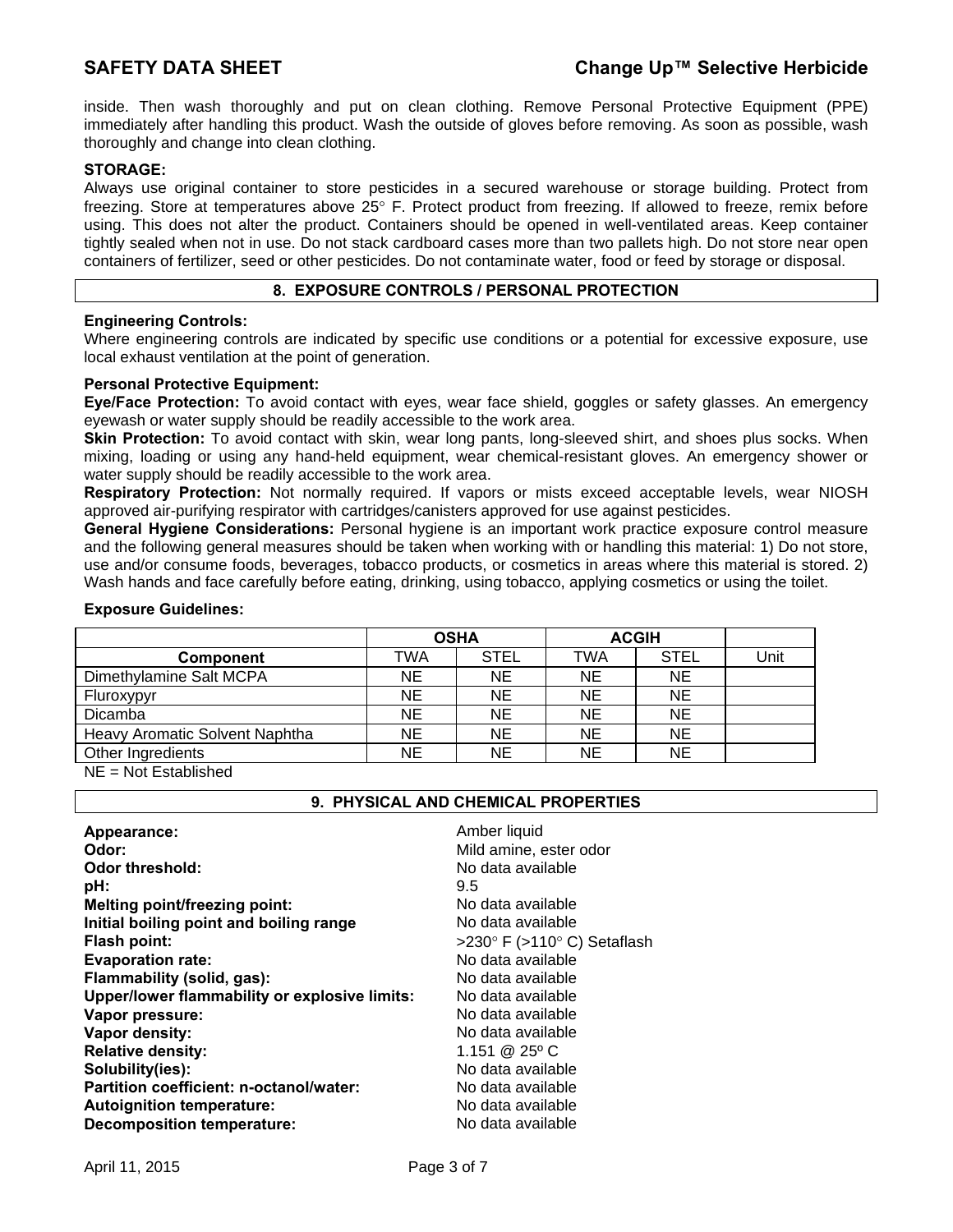**Viscosity:** 108.4 cPs @ 25º C

**Note:** Physical data are typical values, but may vary from sample to sample. A typical value should not be construed as a guaranteed analysis or as a specification.

# **10. STABILITY AND REACTIVITY**

**Reactivity:** Not reactive.

**Chemical Stability:** This material is stable under normal handling and storage conditions.

**Possibility of Hazardous Reactions:** Hazardous polymerization will not occur.

**Conditions to Avoid:** Excessive heat. Do not store near heat or flame.

**Incompatible Materials:** Strong oxidizing agents: bases and acids.

**Hazardous Decomposition Products:** Under fire conditions may produce gases such as hydrogen chloride and oxides of carbon and nitrogen.

#### **11. TOXICOLOGICAL INFORMATION**

**Likely Routes of Exposure:** Inhalation, eye and skin contact.

**Symptoms of Exposure:** 

**Eye Contact:** Causes serious eye irritation. Vapors and mists can cause irritation.

**Skin Contact: Irritating based on toxicity studies.** 

**Ingestion:** Harmful if ingested. May cause nausea, vomiting, abdominal pain, weakness of arms and/or legs, dizziness, loss of coordination. The petroleum hydrocarbon component, if aspirated into the respiratory system during ingestion or vomiting may cause mild or severe pulmonary injury, possibly progressing to death.

**Inhalation:** May cause upper respiratory tract irritation, coughing, wheezing, nausea, headache, depression. Overexposure to petroleum hydrocarbon component may cause irritation to respiratory tract, headaches, anesthesia, drowsiness, unconsciousness and other central nervous system effects, possibly including death. **Delayed, immediate and chronic effects of exposure:** None reported.

# **Toxicological Data:**

Data from laboratory studies conducted on a similar, but not identical, formulation:

**Oral:** Rat LD<sub>50</sub>: 1,750 mg/kg (female)

**Dermal:** Rat  $LD_{50}$ :  $>2,000$  mg/kg

**Inhalation:** Rat 4-hr  $LC_{50}$ :  $>2.03$  mg/L (no mortalities at highest dose tested)

**Eye Irritation:** Rabbit: Severely irritating

**Skin Irritation: Rabbit: Moderately irritating** 

**Skin Sensitization:** Not a contact sensitizer in guinea pigs following repeated skin exposure.

**Subchronic (Target Organ) Effects:** Repeated overexposure may cause effects to liver, kidneys, blood chemistry, testes and gross motor function. Rare cases of peripheral nerve damage have been reported, but extensive animal studies have failed to substantiate these observations, even at high doses for prolonged periods.

**Carcinogenicity / Chronic Health Effects:** The International Agency for Research on Cancer (IARC) lists exposure to chlorophenoxy herbicides as a class 2B carcinogen, the category for limited evidence for carcinogenicity in humans. However, newer rat and mouse lifetime feeding studies did not show carcinogenic potential for MCPA. Fluroxypyr did not cause cancer in laboratory animals. The U.S. EPA has given dicamba a Class D classification (not classifiable as to human carcinogenicity). The hydrocarbon component may contain naphthalene, which is listed by IARC as a class 2B and the U.S. National Toxicology Program as reasonably anticipated to be a human carcinogen.

**Reproductive Toxicity:** Testicular effects and lower male fertility have been noted in animal studies for MCPA. In animal studies, fluroxypyr has been shown not to interfere with reproduction. Dicamba did not interfere with fertility in reproduction studies in laboratory animals.

**Developmental Toxicity:** MCPA studies in laboratory animals have shown decreased fetal body weights and delayed development in the offspring at doses toxic to mother animals. Fluroxypyr did not cause birth defects in animals; other effects were seen in the fetus only at doses which caused toxic effects in the mother. Animal tests with dicamba have not demonstrated developmental effects.

**Genotoxicity:** There have been some positive and some negative studies, but the weight of evidence is that MCPA is not mutagenic. Animal tests with fluroxypyr and dicamba did not demonstrate mutagenic effects.

#### **Assessment Carcinogenicity:**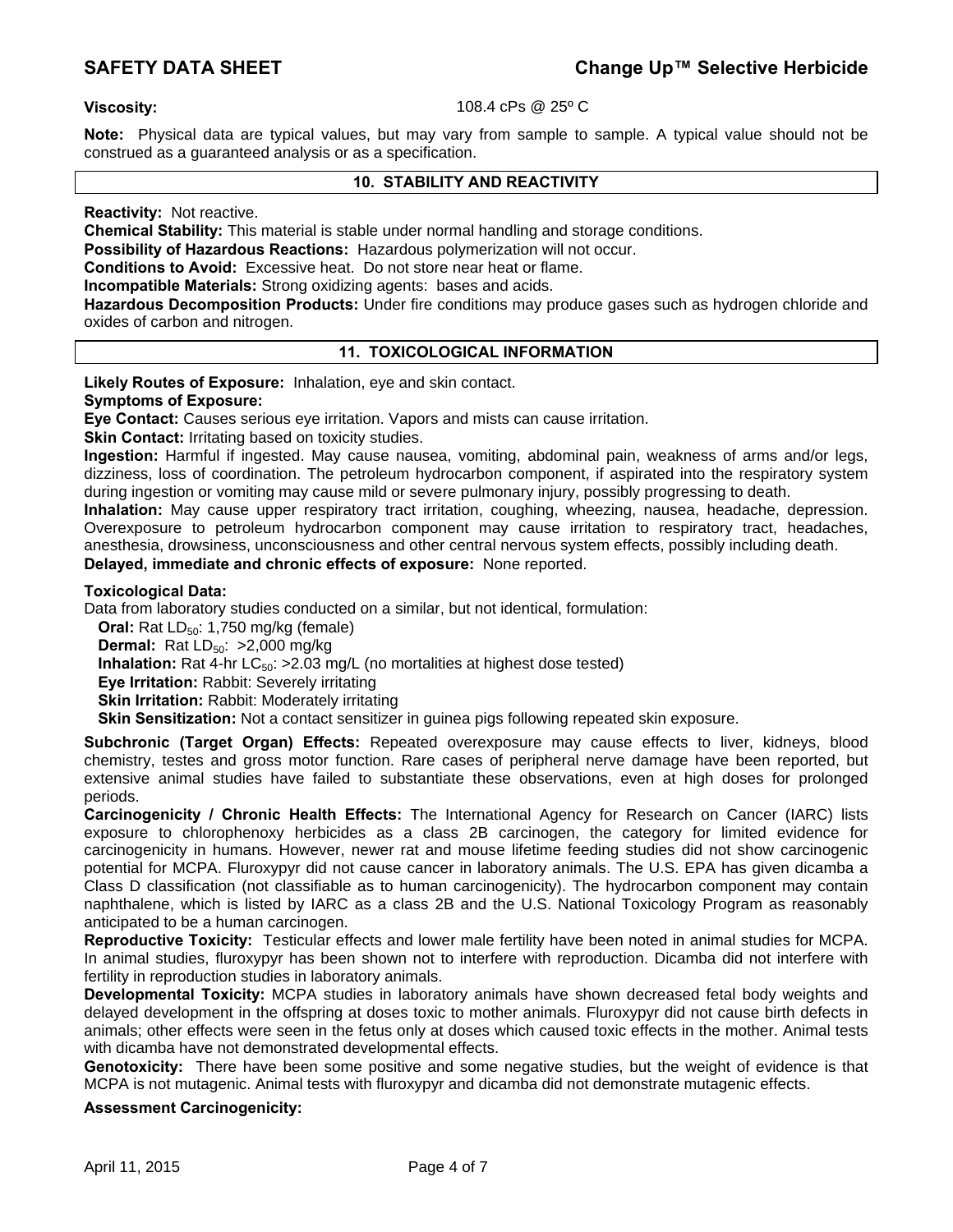This product contains substances that are considered to be probable or suspected human carcinogens as follows:

|                                                                                                                                                                                                                                                                                                                                                         |              | <b>Regulatory Agency Listing As Carcinogen</b>       |            |             |  |  |  |  |
|---------------------------------------------------------------------------------------------------------------------------------------------------------------------------------------------------------------------------------------------------------------------------------------------------------------------------------------------------------|--------------|------------------------------------------------------|------------|-------------|--|--|--|--|
| <b>Component</b>                                                                                                                                                                                                                                                                                                                                        | <b>ACGIH</b> | <b>IARC</b>                                          | <b>NTP</b> | <b>OSHA</b> |  |  |  |  |
| Chlorophenoxy Herbicides (MCPA)                                                                                                                                                                                                                                                                                                                         | No.          | 2B                                                   | No.        | No.         |  |  |  |  |
| Fluroxypyr methylheptyl ester                                                                                                                                                                                                                                                                                                                           | No.          | No.                                                  | No.        | No.         |  |  |  |  |
| Dicamba                                                                                                                                                                                                                                                                                                                                                 | No.          | No.                                                  | No.        | No.         |  |  |  |  |
|                                                                                                                                                                                                                                                                                                                                                         |              |                                                      |            |             |  |  |  |  |
| 12. ECOLOGICAL INFORMATION                                                                                                                                                                                                                                                                                                                              |              |                                                      |            |             |  |  |  |  |
| Data on MCPA Dimethylamine Salt:<br>96-hour LC <sub>50</sub> Bluegill:<br>Bobwhite Quail Oral LD <sub>50</sub> :<br>478 mg/kg<br>$>164$ mg/l<br>Mallard Duck 8 day Dietary $LC_{50}$ : >5,620 ppm<br>96-hour LC <sub>50</sub> Rainbow Trout:<br>119 mg/l<br>48 hour EC <sub>50</sub> Daphnia:<br>$100$ mg/l                                             |              |                                                      |            |             |  |  |  |  |
| Data on Fluroxypyr 1-Methylheptyl Ester*:<br>Acute $LC_{50}$ Blue Gill: above water solubility<br>Bobwhite Quail Acute Oral LD <sub>50</sub> :<br>$>2,000$ mg/kg<br>$>2,000$ mg/kg<br>Acute LC <sub>50</sub> Rainbow Trout: above water solubility<br>Mallard Duck Acute Oral LC <sub>50</sub> :<br>Acute Immobilization EC 50 Daphnia Magna: >499 µg/L |              |                                                      |            |             |  |  |  |  |
| *Fluroxypyr 1-Methylheptyl Ester is highly insoluble in water.                                                                                                                                                                                                                                                                                          |              |                                                      |            |             |  |  |  |  |
| Data on Dicamba:<br>96-hour LC <sub>50</sub> Bluegill:                                                                                                                                                                                                                                                                                                  | 135 $mg/l$   | Bobwhite Quail 8 day Dietary $LC_{50}$ : >10,000 ppm |            |             |  |  |  |  |

#### **Environmental Fate:**

MCPA dimethylamine salt rapidly dissociates to parent MCPA acid in the environment. In soil, MCPA is microbially degraded with a typical half-life of approximately 10 to 14 days. Fluroxypyr has a hydrolysis half-life of 12.8 to 16.5 hours. Under aerobic and anaerobic soil conditions the half-life for Fluroxypyr is 7 days. Dicamba has low bioaccumulation potential, is not persistent in soil, is highly mobile in soil and degrades rapidly.

96-hour LC<sub>50</sub> Rainbow Trout: 135 mg/l Mallard Duck 8 day Dietary LC<sub>50</sub>: >10,000 ppm

#### **13. DISPOSAL CONSIDERATIONS**

# **Waste Disposal Method:**

Pesticide wastes are toxic. If container is damaged or if pesticide has leaked, contain all spillage. Absorb and clean up all spilled material with granules or sand. Place in a closed, labeled container for proper disposal. Improper disposal of excess pesticide, spray mixtures, or rinsate is a violation of Federal law. If these wastes cannot be disposed of by use according to label instructions, contact your State Pesticide or Environmental Control Agency, or the Hazardous Waste representative at the nearest EPA Regional Office for guidance.

# **Container Handling and Disposal:**

48 hour EC<sub>50</sub> Daphnia: 110 mg/l

**Nonrefillable Containers 5 Gallons or Less:** Nonrefillable container. Do not reuse or refill this container. Triple rinse container (or equivalent) promptly after emptying.

**Triple rinse as follows:** Empty the remaining contents into application equipment or a mix tank and drain for 10 seconds after the flow begins to drip. Fill the container 1/4 full with water and recap. Shake for 10 seconds. Pour rinsate into application equipment or a mix tank or store rinsate for later use or disposal. Drain for 10 seconds after the flow begins to drip. Repeat this procedure two more times. Then offer for recycling or reconditioning, or puncture and dispose of in a sanitary landfill, or by other procedures approved by State and local authorities. Plastic containers are also disposable by incineration, or, if allowed by State and local authorities, by burning. If burned, stay out of smoke.

**Nonrefillable Containers Larger than 5 Gallons:** Nonrefillable container. Do not reuse or refill this container. Offer for recycling if available. Triple rinse or pressure rinse container (or equivalent) promptly after emptying.

**Triple rinse as follows:** Empty the remaining contents into application equipment or a mix tank. Fill the container 1/4 full with water. Replace and tighten closures. Tip container on its side and roll it back and forth, ensuring at least one complete revolution, for 30 seconds. Stand the container on its end and tip it back and forth several times. Turn the container over onto its other end and tip it back and forth several times. Empty the rinsate into application equipment or a mix tank or store rinsate for later use or disposal. Repeat this procedure two more times.

**Pressure rinse as follows:** Empty the remaining contents into application equipment or a mix tank and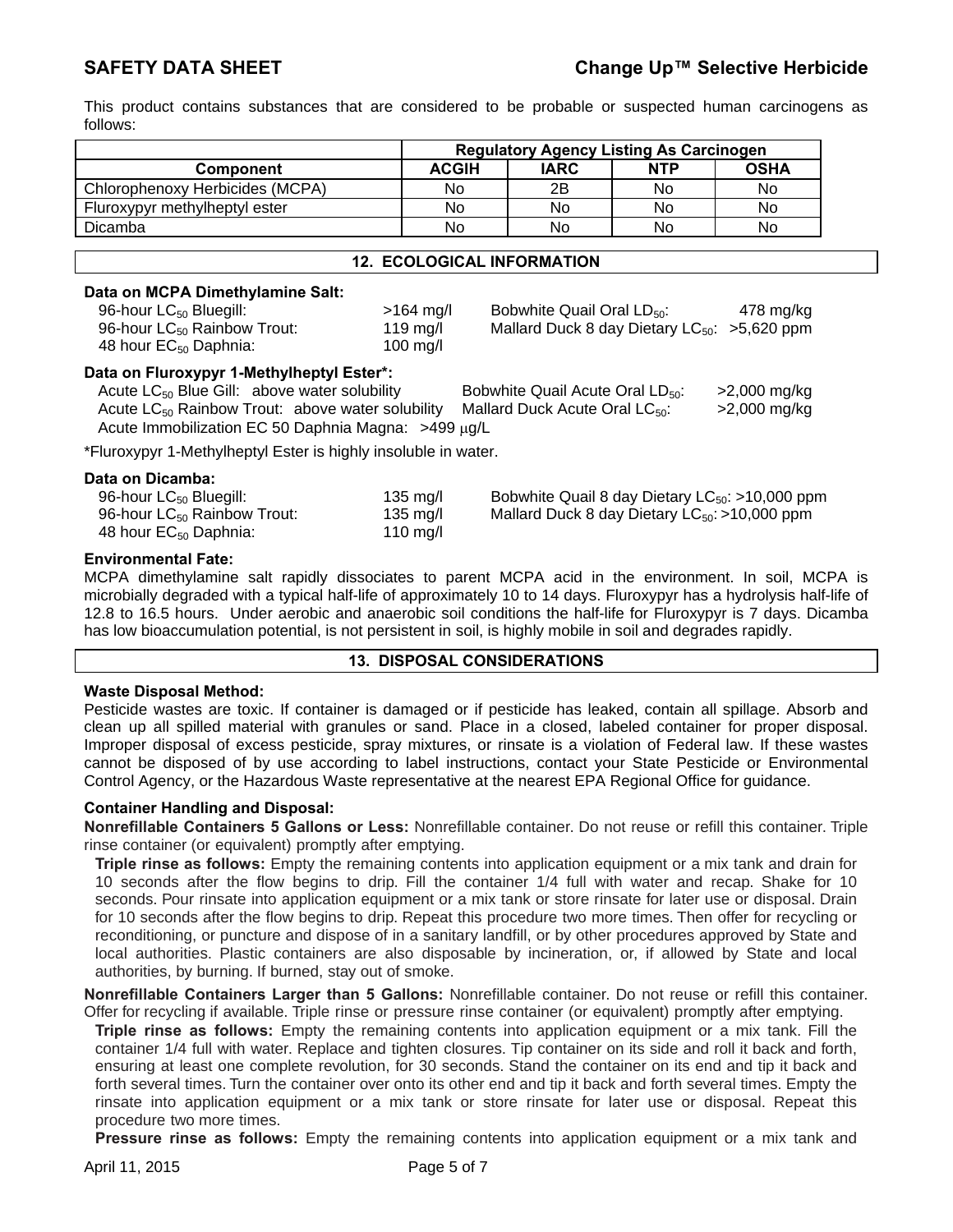# **SAFETY DATA SHEET Change Up™ Selective Herbicide**

continue to drain for 10 seconds after the flow begins to drip. Hold container upside down over application equipment or mix tank or collect rinsate for later use or disposal. Insert pressure rinsing nozzle in the side of the container, and rinse at about 40 psi for at least 30 seconds. Drain for 10 seconds after the flow begins to drip.

**Refillable Container Larger than 5 Gallons:** Refillable container. Refill this container with pesticide only. Do not reuse this container for any other purpose. Cleaning the container before final disposal is the responsibility of the person disposing of the container. Cleaning before refilling is the responsibility of the refiller. To clean the container before final disposal, empty the remaining contents from this container into application equipment or a mix tank. Fill the container about 10% full with water and, if possible, spray all sides while adding water. If practical, agitate vigorously or recirculate water with the pump for two minutes. Pour or pump rinsate into application equipment or rinsate collection system. Repeat this rinsing procedure two more times.

### **14. TRANSPORTATION INFORMATION**

Follow the precautions indicated in Section 7: HANDLING AND STORAGE of this SDS.

#### **DOT:**

# **< 2,500 gallons per complete package**

Non Regulated

#### **≥ 2,500 gallons per complete package**

UN 3082, Environmentally hazardous substance, liquid, n.o.s., (Dicamba), 9, III, RQ

#### **IMDG:**

Non Regulated

#### **IATA:**

Non Regulated

#### **15. REGULATORY INFORMATION**

#### **EPA FIFRA INFORMATION**

This chemical is a pesticide product registered by the United States Environmental Protection Agency and is subject to certain labeling requirements under federal pesticide law. These requirements differ from the classification criteria and hazard information required for safety data sheets (SDS), and for workplace labels of non-pesticide chemicals. The hazard information required on the pesticide label is reproduced below. The pesticide label also includes other important information, including directions for use.

WARNING. Causes substantial but temporary eye injury. Harmful if swallowed or absorbed through skin. Do not get in eyes, on skin or on clothing.

### **U.S. FEDERAL REGULATIONS**

**TSCA Inventory:** This product is exempted from TSCA because it is solely for FIFRA regulated use.

### **SARA Hazard Notification/Reporting: Hazard Categories Under Criteria of SARA Title III Rules (40 CFR Part 370.66):** Immediate and Delayed

#### **Section 313 Toxic Chemical(s):**

Dicamba (CAS No. 1918-00-9), 4.0 – 4.5% by weight in product

#### **Reportable Quantity (RQ) under U.S. CERCLA:**

Dicamba (CAS No. 1918-00-9) 1,000 pounds

#### **RCRA Waste Code:**

Under RCRA, it is the responsibility of the product user to determine at the time of disposal, whether a material containing the product or derived from the product should be classified as a hazardous waste.

#### **State Information:**

Other state regulations may apply. Check individual state requirements.

**California Proposition 65:** Not listed.